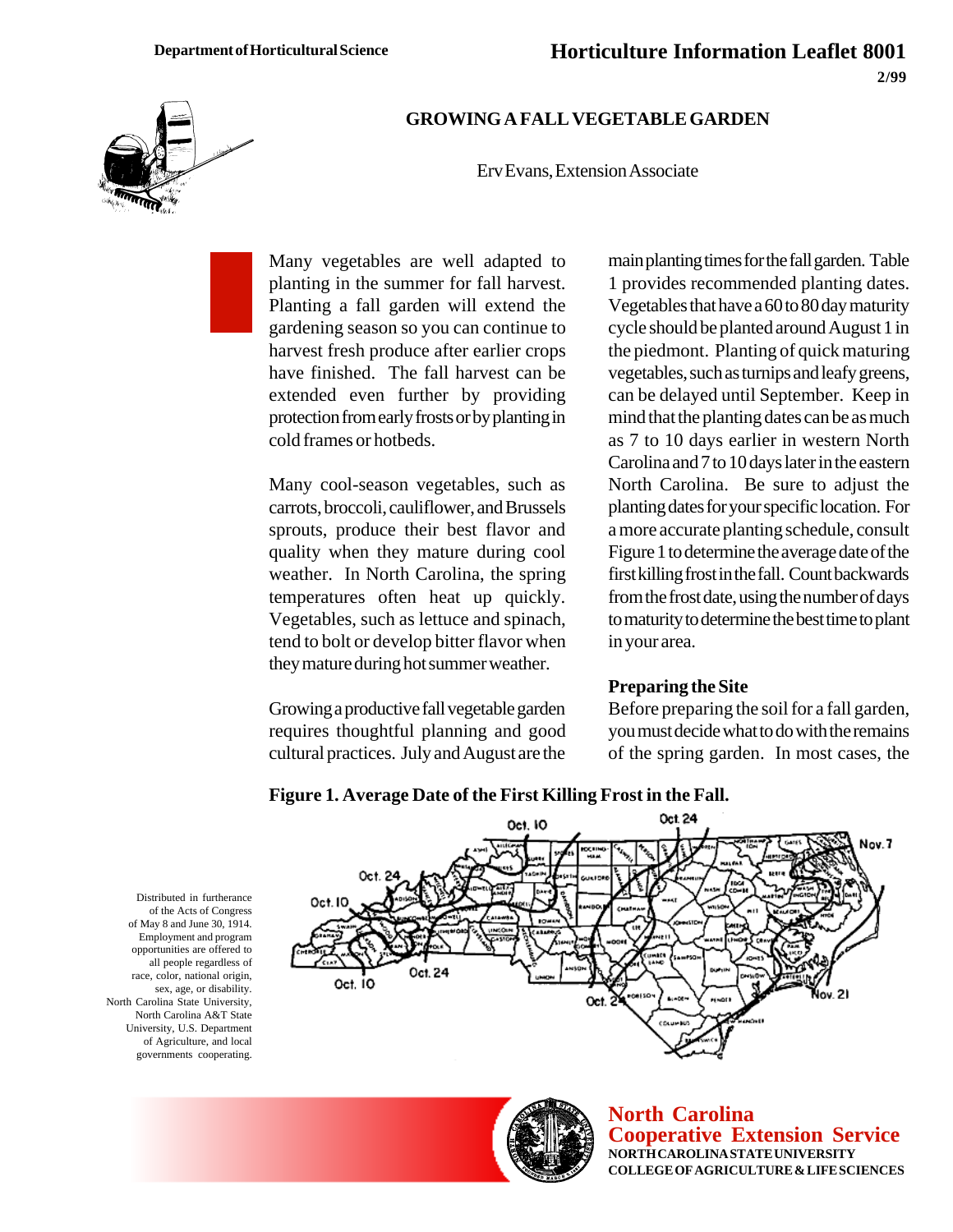decision is not difficult because the cool-season crops have already matured and the warm-season vegetables are beginning to look ragged. Remove the previous crop residue and any weed growth. Prepare the soil by tilling or spading to a depth of at least 6 to 8 inches.

If the spring crops were heavily fertilized, you may not need to make an initial pre-plant fertilization. Otherwise, 1 to 2 lb of a complete fertilizer such as 10-10-10 may be applied per 100 ft<sup>2</sup> of bed space. Thoroughly incorporate the fertilizer.

# **Planting the Fall Garden**

Direct seeding (planting seeds rather than using transplants) for crops such as broccoli, cabbage, and collards is often used in the fall. However, the success of this planting method depends on having adequate moisture available to keep the young seedlings actively growing after germination. If you do not have an irrigation source available, you would be wise to buy vegetable transplants from a local garden center.

Seeds should be planted deeper in the fall because the moisture level is lower in the soil and the surface temperature is higher. In many cases, the planting depth may be  $1\frac{1}{2}$  to 2 times as deep as for spring planting of the same crop.

Our summers can be hot and dry. Soils may form a hard crust over the seeds which can interfere with seed germination, particularly in heavy clay soil. Seeds of lettuce and spinach will not germinate if the soil temperature exceed 85 °F. You may need to cover the seeded area with burlap cloth, newspapers, or boards to keep the soil cool and moist. Shading the soil or using a light mulch over the seed row will help keep the temperatures more favorable for germination. The shading material must be removed as soon as the seeds begin to germinate. Another useful technique is to open a furrow, seed, and cover the seeds with potting soil or vermuclite. Young transplants may also benefit from light shading for the first few days after transplanting.

## **Watering/Fertilizing**

Most vegetables require 1 inch of water per week. It's best to make a single watering that penetrates deeply rather than frequent shallow applications. Young seedlings and germinating seeds may need more frequent, light waterings. Do not allow seedlings to dry out excessively. New transplants may also benefit from frequent light waterings until they develop new roots.

Many fall maturing vegetables benefit from sidedressing with nitrogen just as do spring maturing vegetables. Most leafy vegetables will benefit from an application of nitrogen three and six weeks after planting.

### **Insects and Diseases**

It is not uncommon for insects and diseases to be more abundant in the fall. Most problems from insects and diseases result from a buildup in their populations during the spring and summer. There is hope of keeping these pests at tolerable levels, however, if a few strategies are followed. Strive to keep fall vegetables healthy and actively growing; healthy plants are less susceptible to insects and diseases. Check the plants frequently for insect and disease damage. When sufficient damage is detected, use an approved pesticide. You may decide not to grow vegetables, such as squash, corn, and cucumbers, that are specially insect and disease prone during late summer and fall.

## **Frost Protection**

You can extend the season of tender vegetables by protecting them through the first early frost. In North Carolina, we often enjoy several weeks of good growing conditions after the first frost. Cover growing beds or rows with burlap or a floating row cover supported by stakes or wire to keep the material from directly touching the plants. Individual plants can be protected by using milk jugs, paper caps, or water-holding walls.

Most of the semi-hardy and hardy vegetables will require little or no frost protection. Semi-hardy vegetables should be harvested before a heavy freeze. Root crops such as carrots and radishes should be harvested or mulched heavily before a hard freeze. The harvest of mulched root crops can often be extended will into the winter. During mild winters, harvest may continue till spring.